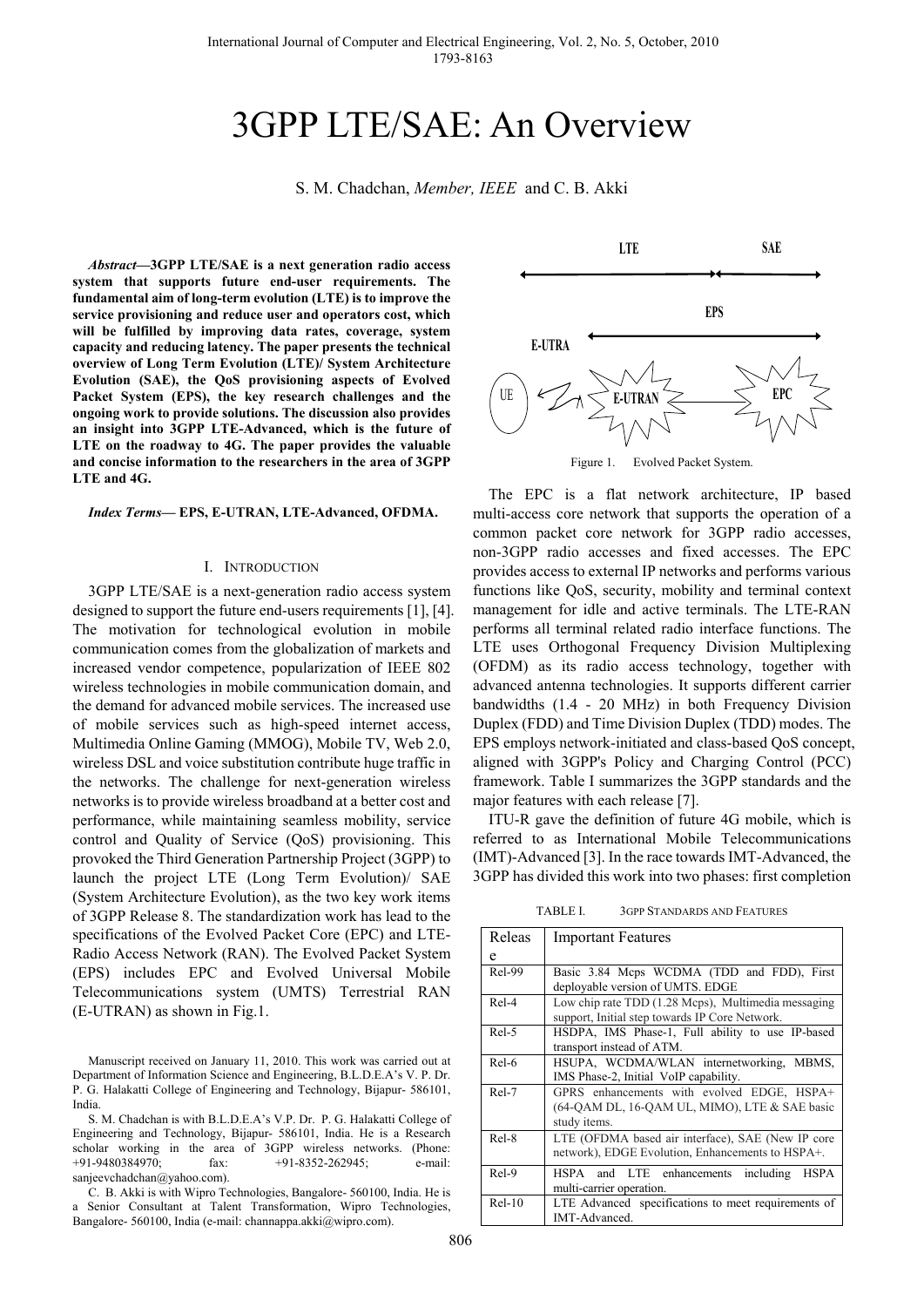of LTE standard (Release 8), then adapt LTE to the requirements of IMT-Advanced through the specification of LTE-Advanced (Release 9 and 10).

The paper focuses on the technical overview of LTE/SAE. The organization of this paper is as follows. Section II discusses the LTE enabling technologies. Section III discusses the LTE/SAE system architecture and Radio interface protocol architecture. In section IV, the QoS related aspects of EPS are dealt. Section V discusses the LTE research challenges and related works. Section VI gives an insight into LTE-Advanced. Section VII concludes the paper.

## II. LTE ENABLING TECHNOLOGIES

LTE aims at better spectral flexibility, higher data rates, low latency, improved coverage and better battery lifetime [7], [9]. Table II lists the key targets of LTE. To achieve the targets, LTE employs the enabling technologies: Orthogonal Frequency Division Multiple Access (OFDMA), Single Carrier Frequency Division Multiple Access (SC-FDMA) and Multiple Input Multiple Output (MIMO). LTE employs OFDMA is for downlink and SC-FDMA for uplink data transmissions.

# *A. OFDM and OFDMA*

OFDMA [13] is a variant of Orthogonal Frequency Division Multiplexing (OFDM) [2], which is a digital multi-carrier modulation scheme widely used in wireless systems. In an OFDM system, the available spectrum is split up into a number of sub-carriers, which are orthogonal to each other. Each of these sub-carriers is independently modulated by a low data rate stream. The conventional modulation schemes such as QPSK, 16-QAM or 64-QAM are employed to modulate each sub-carrier at a low symbol rate. The sub-carriers are combined to produce data rates similar to conventional single-carrier modulation schemes in the same bandwidth. Fig.2. shows the key features of OFDM signal in time and frequency domain for 5 MHz bandwidth, the principle of which is same for the entire E-UTRA bandwidth. The frequency domain consists of a number of sub-carriers independently modulated with data. In time domain, the guard intervals are inserted between each of the

TABLE II. LTE PERFORMANCE REQUIREMENTS

| Metric                               | Requirements                                                                                                                                                |
|--------------------------------------|-------------------------------------------------------------------------------------------------------------------------------------------------------------|
| Spectral Flexibility                 | 1.4, 3, 5, 10, 15 and 20 MHz                                                                                                                                |
| Peak data rate                       | 1. Downlink (2 Ch MIMO): 100 Mbps<br>2. Uplink (Single Ch Tx): 50 Mbps (20 MHz ch)                                                                          |
| Supported antenna<br>configurations. | 1. Downlink: 4x2, 2x2, 1x2, 1x1<br>2. Uplink: 1x2, 1x1                                                                                                      |
| Spectrum efficiency                  | 1. Downlink: 3 to 4 times HSDPA Rel. 6<br>2. Uplink: 2 to 3 times HSUPA Rel. 6                                                                              |
| Latency                              | 1. Control-plane: Less than 100 msec to<br>establish U-plane<br>2. User-plane: Less than 10 msec from UE to<br>server                                       |
| Mobility                             | 1. Optimized for low speeds (0-15 km/hr)<br>2. High performance at speeds up to 120 km/hr<br>3. Maintain link at speeds up to 350 km/hr                     |
| Coverage                             | 1. Full performance up to 5 km<br>2. Slight degradation $5 \text{ km} - 30 \text{ km}$<br>3. Operation up to 100 km should not be.<br>precluded by standard |



Figure 2. OFDM signal in frequency and time domain [13].

symbols to combat Inter-symbol interference (ISI) caused by multi-path delay spread in the radio channel.

Compared to Code Division Multiple Access (CDMA), OFDM has the benefits of robustness against frequency selective fading, superior spectral flexibility, bandwidth scaling and efficient receiver architecture. OFDM is better suited for MIMO. The drawback of OFDM lies in its sensitivity to frequency errors and phase noise (mainly due to closely spaced sub-carriers), and generation of high Peak-to-Average Ratio (PAR) signals. Compared to CDMA the operation of OFDM at the cell boundaries is more difficult. CDMA uses scrambling codes to provide immunity against inter-cell interference (ICI) at the cell boundaries. As OFDM has no such features, the frequency reuse planning at the cell edges is required.

The pure OFDM can suffer from narrowband fading and interference. Hence OFDMA is used for downlink, which allows subsets of the sub-carriers to be allocated dynamically among the different users on the channel. It results in a more robust system with increased capacity [7].

# *B. SC-FDMA*

LTE uplink requirements differ from those of downlink due to low power consumption requirement at User Equipment (UE). SC-FDMA [5] is chosen for uplink because it combines the low PAR techniques of single-carrier transmission systems, such as CDMA with the multi-path resistance and flexible frequency allocation of OFDMA.

The SC-FDMA signal generation is done as follows. The incoming bit stream is first converted to single carrier symbols (BPSK, QPSK, or 16-QAM depending on channel conditions). Then, data symbols in the time domain are converted to the frequency domain using a Discrete Fourier Transform (DFT); then they are mapped to the desired band in the overall channel bandwidth before being converted back to the time domain using an Inverse Discrete Fourier Transforms (IDFT). Finally, the Cyclic Prefix (CP) is inserted, which is used to effectively eliminate ISI. The digital signal is converted to analog, up-converted to radio frequency (RF) and transmitted. Fig.3 shows the block diagram of SC-FDMA signal generation and reception [7].

## *C. MIMO*

3GPP LTE uses different multiple antenna schemes to fulfill the requirements on coverage, robustness, capacity and high data rates. Beam-forming is a technique used to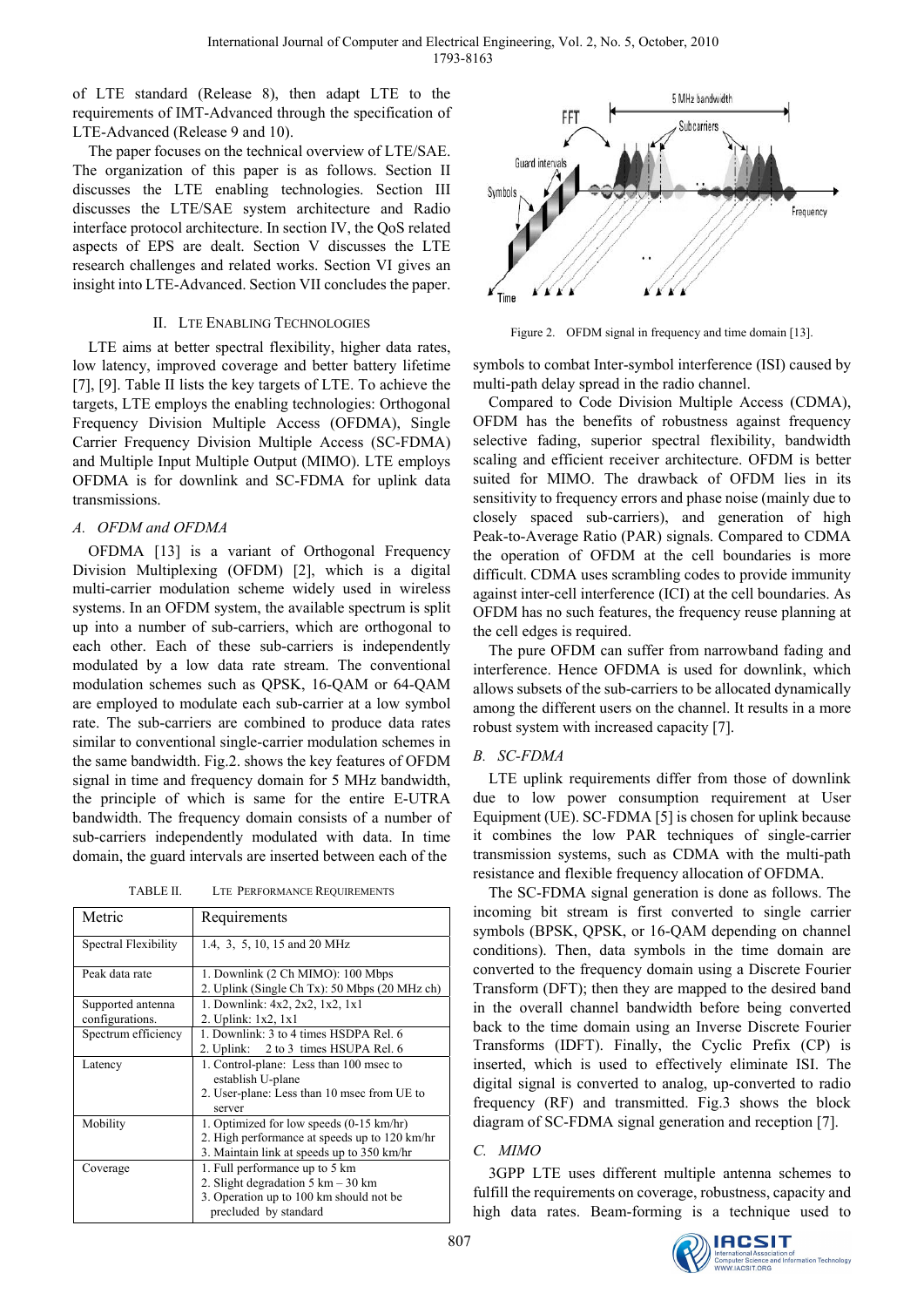#### International Journal of Computer and Electrical Engineering, Vol. 2, No. 5, October, 2010 1793-8163



Figure 3. SC-FDMA signal generation and reception [7].

increase the coverage and/or capacity. MIMO [6] is used to enhance the data rates (up to 20 Mbps), by exploiting the spatial diversity in radio channels. MIMO systems are the work items in Release 6 specifications, which refer to the use of multiple antennas at transmitter and receiver side.

Fig.4. illustrates a 2x2 MIMO system. At the transmitter, the information bits are divided into several bit streams (S1, S2) and transmitted through different antennas. The channel mixes the streams so that at the receiver each antenna has the combination of the streams in the received signal. The transmitted information bits are recovered from the received signals at multiple receive antennas by using an advanced receiver, which analyses the unique pattern corresponding to each transmitter and then recovers the stream. Due to the high data rate transmission, the trade off between complexity and system performance becomes an important issue, especially for the UE designs.

The combined use of OFDM and MIMO improves the spectral efficiency and capacity of the wireless network. It maximizes the usage of limited available spectrum, which is typically controlled by regulatory bodies.

#### III. LTE / SAE ARCHITECTURE

#### *A. LTE/SAE Evolved Architecture*

The architectural evolution of 3GPP LTE [17], [19] involves the migration from traditional hierarchical system to flat architecture as shown in Fig.5. It reduces the number of nodes and distributes the processing load, in order to achieve reduction in latency in the network. The user plane comprises of only two nodes (instead of four), while control plane is separated with an entity called Mobility Management Entity (MME).



The simplified LTE/SAE architecture is shown in Fig.6.

Based on the functionality, the architecture is split into two parts: a radio access network (E-UTRAN) and a core network (EPC). The E-UTRAN supports all services, including real-time multimedia services over shared packet channels. It contains new network elements called enhanced NodeBs (eNBs), which provide E-UTRA user plane and control plane termination towards the UE. The functions of eNBs include radio resource management, IP header compression and encryption, selection of MME at UE attachment, routing of user plane data towards S-GW, scheduling and transmission of paging messages and broadcast information, measurement and reporting configuration for mobility and scheduling [25].

The EPC consists of the functional entities [14].

(i) The Mobility Management Entity (MME), which is responsible for the control plane functions related to subscriber and session management. The MME performs the distribution of paging messages to eNBs, security control, idle state mobility control, SAE bearer control, ciphering and integrity protection of Non-Access Stratum (NAS) signaling.

(ii) The Serving-Gateway (S-GW), handles the user-plane packet data termination towards E-UTRAN. It acts as local mobility anchor, exchanging packets with eNB, where UEs are served. It serves as routing node towards other 3GPP technologies.

(iii) The Packet Data Network (PDN)-Gateways (P-GW), interfaces with the external PDNs. It performs IP related functions like address allocation, policy enforcement, packet classification and routing. It also acts



Figure 5. Evolution from hierarchical to flat EPS network.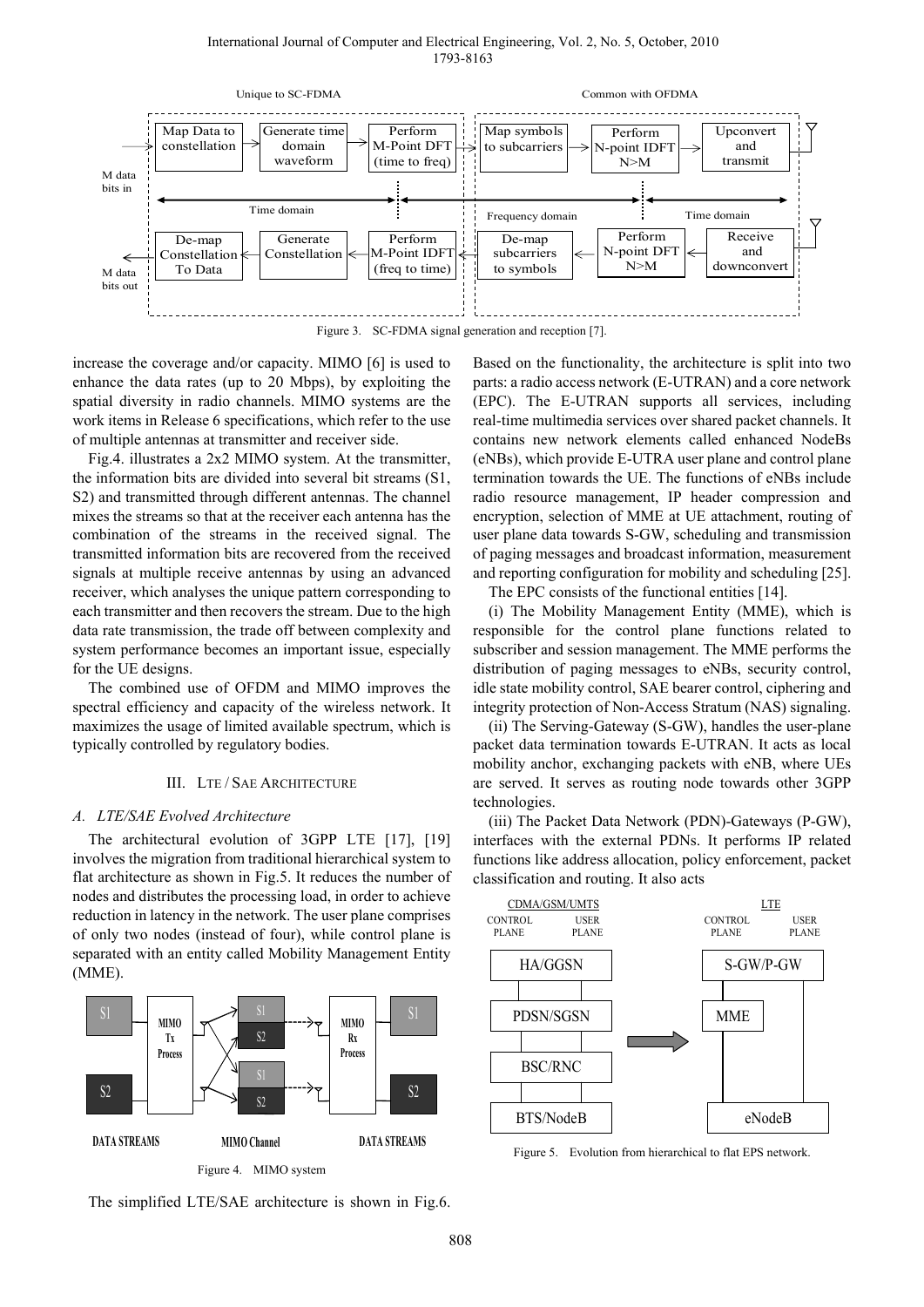

Figure 6. Simplified LTE architecture.

as mobility anchor for non-3GPP access networks.

 (iv) The Policy and Charging Rules Function (PCRF) controls the charging and the IP Multimedia Subsystem (IMS) configuration of each user.

The interface X2 enables direct communication between the eNBs. S1 interfaces the E-UTRAN and the EPC by connecting eNBs to MME and S-GW elements through a many-to-many relationship. S5 provides an interface between the two gateways- S-GW and P-GW.

## *B. LTE Radio Interface Protocol Architecture*

The overall radio interface protocol architecture is shown in Fig.7 [20]. Layer 1 (Physical layer) provides data transport services to the higher layers using transport channels. Transport channels are characterized based on the way the information is transferred over the radio interface, while logical channels define the type of information transferred. The functions of physical layer include - Error detection on the transport channels, Encoding/decoding of the transport channels, Hybrid automatic repeat request (HARQ) soft-combining, Rate matching and mapping of coded transport channels to physical channels, Physical channel modulation and demodulation, Frequency and time synchronization, radio characteristics measurements, MIMO antenna processing, Transmit diversity, Beam forming, RF processing etc. The physical layer specifications are categorized into four main sections: Physical channels and modulation [21], Multiplexing and channel coding [22], Physical layer procedures [23], Physical layer measurements [24].

The MAC layer performs the mapping between the transport channels and logical channels [25], scheduling of UEs and their services (based on their relative priorities), selecting the appropriate transport format. The RLC is used to format and transport traffic between eNB and UE. RLC provides sequenced delivery of service data units (SDUs) to higher layers, and eliminates duplication of SDUs. RRC is responsible for setting up and maintenance of radio bearers. RRC makes handoff decisions based on the neighbouring cell measurements. The requirements for



Figure 7. LTE Radio interface protocol architecture

Radio Resource Management (RRM) is defined in [26]. RRM covers the procedures and performance requirements for the efficient utilization of radio resources.

## IV. QOS PROVISIONING IN 3GPP EPS

## *A. Principles of 3GPP EPS QoS Provisioning*

The QoS provisioning has been a major issue in the mobility management of wireless networks, which include wireless LAN, wireless ATM [29], cellular networks etc. The 3GPP standards for UMTS QoS concepts and architecture are proposed in [27], [28]. The 3GPP Release 8 has standardized QoS concept of the EPS. In the EPS QoS concept [10], [11], the bearer is the basic level of granularity for QoS control. An EPS bearer carries data between P-GW and UE. It uniquely identifies packet flows corresponding to a QoS treatment between the UE and the gateway, which are specified by scheduling policy, queue management policy, rate shaping policy etc. There are two types of bearers: Guaranteed Bit-Rate (GBR) and Non- Guaranteed Bit-Rate (n-GBR) bearers. In GBR bearer, the dedicated network resources with corresponding GBR QoS value associated with it are permanently allocated during bearer establishment/modification. The service using GBR bearer assumes that the congestion related packet losses do not occur. It is suitable for conversational services like voice call. A non-GBR bearer does not have guaranteed bit rate and the corresponding services should be prepared for congestion related packet losses. Such bearers are suitable for background services like e-mails. The bearer can be either a default or a dedicated bearer. A default bearer is established when the UE connects to a PDN and it remains throughout the lifetime of PDN connection, providing UE with an always-on IP basic connectivity to that PDN. The default bearer is a non-GBR bearer and the QoS level of the default bearer is assigned based on the subscription data. Any additional EPS bearer established for the same PDN connection is termed as a dedicated bearer. A dedicated bearer can be either a non-GBR or a GBR bearer. The operator can control mapping of packet flows onto the dedicated bearer and the corresponding QoS level through policies as specified by Policy and charging resource function (PCRF) [12]. An end-to-end IP packet entering the system at different system interfaces is attached with a tunnel

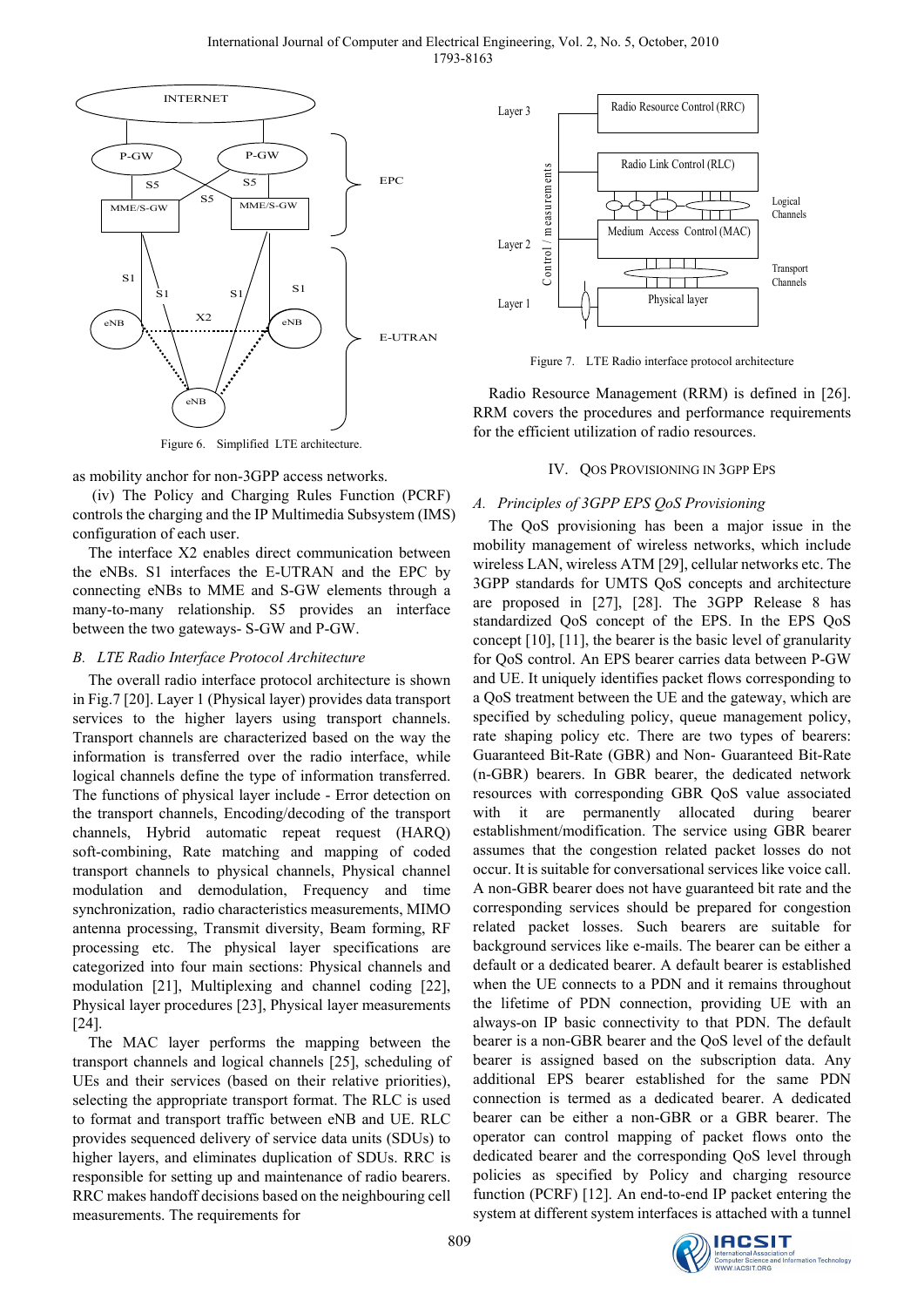header, which contains the bearer identifier to associate a node with appropriate QoS parameters. In the transport network, the tunnel header also includes a DiffServ Code Point (DSCP) value as shown in Fig.8 [10].

The EPS QoS concept is based on two fundamental principles - Network initiated QoS control and Class based mapping of operator services to user plane packet forwarding treatment. These two principles provide access network operators and service operators with a set of tools to enable service and subscriber differentiation. While the service differentiation includes Public Internet, corporate VPN, peer-to-peer (P2P) file sharing, video streaming, IMS and non-IMS voice, mobile TV etc., the subscriber differentiation includes pre-paid/ post-paid, business/ standard, roamers etc [10]. In the network initiated OoS control, only network can make the decision to establish or modify a bearer. It specifies a set of signaling procedures for managing bearers and for controlling their associated QoS. The advantages of the network-initiated QoS control include its ability to support QoS provisioning in access-QoS unaware client applications and in the split-terminal case, where the client application resides in a node that is physically separated from the terminal. It enables the deployment of more consistent exception-handling policies.

The EPS QoS concept is class-based, wherein each bearer is assigned a scalar *QoS Class Identifier (QCI)*. The QCI specifies the user-plane packet forward treatment associated with bearer. The standardized QCI characteristics for the bearer traffic between UE and the gateway are specified in terms of bearer type (GBR or non-GBR), priority, packet delay budget, and packet error loss rate [18]. Apart from QCI, QoS parameters defined in EPS also include Allocation and Retention Priority (ARP), Maximum Bit-Rate (MBR) and Guaranteed Bit-Rate (GBR). The ARP enables the EPS system to decide about the acceptance of a new bearer establishment/ modification request and rejection of established bearers in case of limited resources. GBR specifies the long-term average bit-rate that can be expected to be provided by a GBR bearer, while MBR specifies the upper limit for bit-rate offered by GBR bearers. In release 8, MBR is set equal to GBR, while MBR greater than GBR may be relaxed in future releases [18]. The Aggregated Maximum



Figure 8. The 3GPP Bearer and QoS parameters [10].

Bit-Rate (AMBR), defined per group of non-GBR bearers, enables the operator to limit the total amount of bit-rate consumed by a single user.

### *B. 3GPP EPS QoS Control Mechanism*

The QoS provisioning mechanism can be divided into control-plane signaling procedures and user-plane functions as follows [10].

(i) *Control Plane Signaling Procedures:* The policy controller (using policy and charging control rules) in the network determines the handling of each packet flow for each subscriber in accordance with the associated QoS parameters. The UL/DL packet filters are used to describe the packet flow. The bearer level request is forwarded to LTE RAN and UE. A high-level view of the EPS signaling flow to control QoS functions is shown in the Fig.9.

(ii) *User Plane Functions:* The User plane QoS functions are carried out by the configuration of the network nodes through 3GPP specified signaling procedures and through an operation and maintenance  $(O & M)$  system. These functions are classified into functions operating at packet flow level, bearer level, or DSCP level. The packet flow level functions use deep-packet inspection techniques to identify packet flows and implements rate-policing to regulate the bit-rates.

At bearer level, UL and DL packet filtering is done by terminal and gateway respectively to map packet flows to appropriate bearers. The gateway and LTE RAN implements the functions related to admission control and pre-emption handling, and rate policing. In addition, LTE RAN performs UL and DL scheduling to distribute the RAN resources among the bearers, and link-layer protocol configurations. The QCI to DSCP mapping is implemented by gateway and LTE RAN (based on operator policies) to enable traffic separation in the transport network. At the DSCP-level, the transport network nodes implement queue management schemes and scheduling algorithms for uplink and downlink traffic. These algorithms determine the individual packet forwarding treatment based on the DSCP value.



Figure 9. EPS signaling procedures to control OoS functions [10].

## V. RESEARCH ISSUES AND RELATED WORKS

#### *A. Scheduling*

The scheduling does the task of dividing and allocating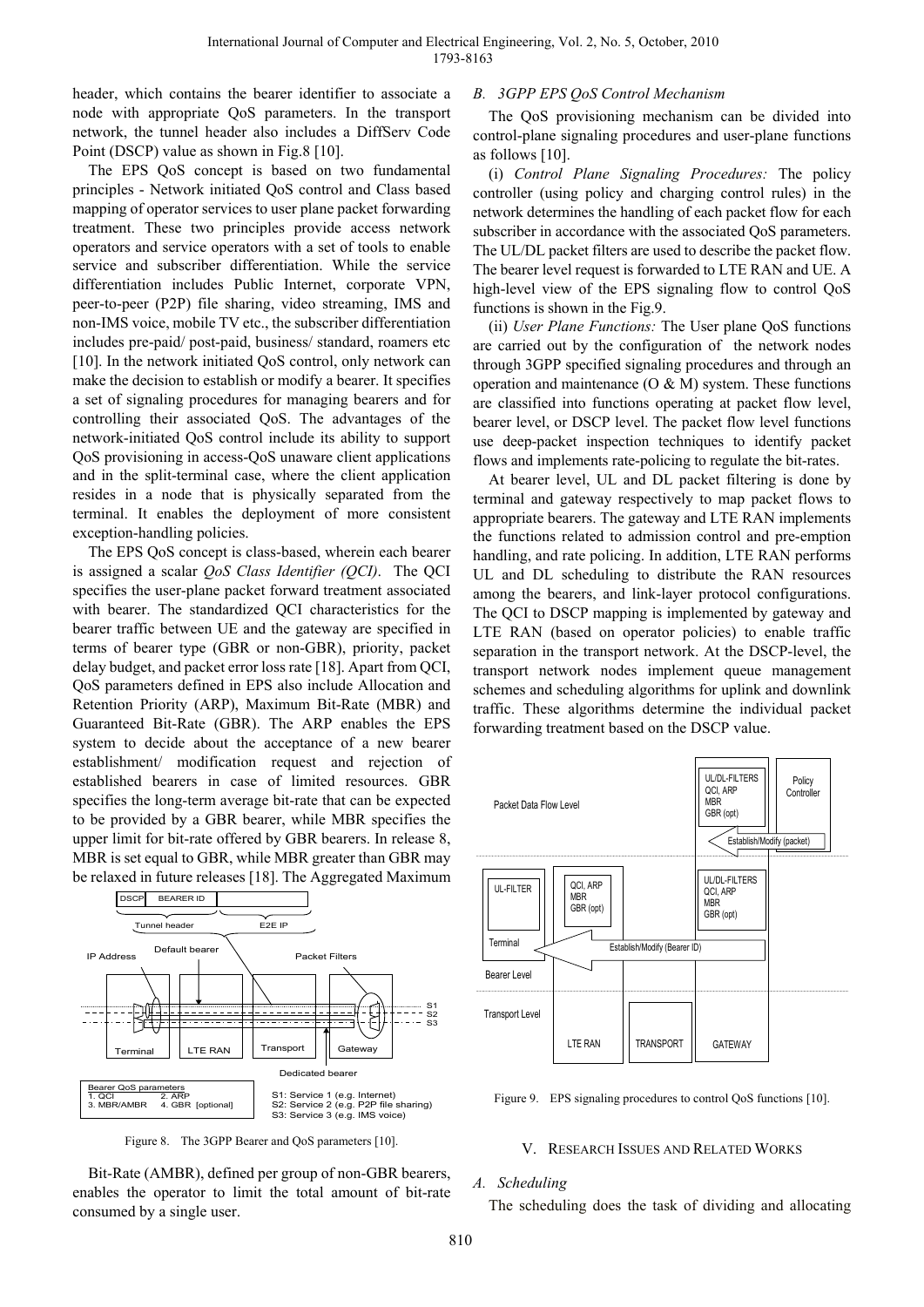resources among users involved in data transmission. The scheduling algorithms aim at providing efficient resource sharing, better performance in terms of throughput, link utilization, fairness and complexity. In LTE, OFDMA is used for downlink (DL), while SC-FDMA is used for air interface in uplink (UL) taking into account power consumption issue of the mobile terminal. The Medium Access Control (MAC) scheduling in LTE can be categorized into persistent and dynamic scheduling. A persistent scheduling allocates fixed resources to the services without considering the link conditions. The dynamic scheduling allocates resources dynamically based on UE feedback about the link situation. The dynamic scheduling achieves flexible resource allocation at the cost of excessive control signals that can hinder data packet delivery. In hybrid approach *semi-persistent* scheduling [37], [38], the packets are not always scheduled dynamically, but the decision is taken for a fixed amount of time in future. This approach attains resource allocation flexibility, while costing lesser amount of control signals.

In LTE, DL needs the scheduler that can offer better performance at Flow class identifier (FC-ID) level. The method in [30] adopts a divide and conquers approach for DL scheduling of the Best Effort (BE), Guaranteed Bit-Rate (GBR) and Signaling (SIG) flows. It employs two-level schedulers: *the Inter FC-ID Scheduler (Inter S)* to sort different FC-IDs based on their policies and *Intra FC-ID Scheduler (Intra S)* to schedule the users within a given class. The complexity is split between the two levels. The Opportunistic Proportionate Fairness Scheduler (OPFS) for DL proposed in [31] aims at low packet loss probability, and good fairness in terms of user throughput and packet delay. The scheduler chooses a user with highest weighting factor taking into account buffer occupancies per queue, dynamic token value traffic class priority and channel conditions reported from access terminals. [32] proposes an optimal multi-user scheduler for DL in LTE cellular systems. The method shows that the system performance improves with increasing correlation among OFDMA sub-carriers and needs lesser feedback information to achieve better performance. It also proposes a suboptimal solution to handle complexity in multi-user environment. The Proportional Fair (PF) Multi-user Scheduler proposed in [33] provides superior fairness at low complexity, with modest loss of throughput.

The SC-FDMA technology requires the contiguous allocation of sub-carriers to a user. This limits the flexibility in resource allocation, making the design of scheduling algorithms for UL more computationally complex than that of DL. S. Lee in [34] investigates the adaptation of time-domain PF algorithm to scheduling objective of proportional fair criteria, under contiguous RB allocation constraint of UL. The paper analyses the NP hardness nature of the frequency-domain scheduling problem and presents a set of algorithms considering this problem. The paper [35] proposes an Extrinsic Information Transfer (EXIT) based scheduling and rate control scheme for multi-user MIMO system in uplink. The method aims at reducing the computational complexity, while maintaining high throughput efficiency. It focuses on convergence properties predicted by EXIT trajectory from channel transfer functions and window control. Three new channel-aware scheduling algorithms for SC-FDMA with different level of complexity have been presented in [36]. They allocate the resource blocks (RBs) by dividing the bandwidth to the users, based on better channel conditions. All the algorithms offer high level of fairness and outperform round-robin method.

# *B. Inter-Cell Interference Mitigation*

In LTE, inter-cell interference limits the performance in terms of spectral efficiency and data rates, especially at the cell edge. Based on the approaches, Inter Cell Interference (ICI) mitigation techniques can be categorized into the following major classes: interference cancellation by receiver processing, interference randomization by frequency hopping using scrambling sequence, and interference co-ordination/avoidance through resource usage restrictions imposed by frequency and power planning. The LTE supports dynamic *Inter-Cell Interference Co-ordination*  (ICIC), motivated by traffic and radio conditions, to control the ICI. ICIC can be applied to both UL and DL. In case of UL, the interference originates from UEs, whereas in DL interference originates from stationary base stations. The inter-cell coordination is aided by the exchange of *high-interference indicator* and *overload indicator* (in UL), and *narrow band relatively narrow power indicator* (in DL), using which resource alterations are done in different parts of spectrum [8].

There are different approaches of formulating ICIC problem. In one kind of approach, ICIC problem is formulated as *optimization task* with objectives of maximizing throughput in multi-cell system, subjected to power constraints, limitations of inter-cell signaling, fairness and minimum bit-rate requirements [44]-[46]. Another kind of approach develops *Collision models*, which considers ICI as collision between resource blocks [47]. The ICIC mechanism aims at reducing the collision probabilities and minimize signal-to interference and noise (SINR) degradation, and to enable better performance in terms of bit error rate and throughput of multi-cell systems. Xiang in [39] compares ICIC based resource reuse schemes: soft frequency reuse [48] and the partial frequency reuse scheme [49]. The paper proposes an average cell capacity estimation method for different resource reuse schemes and verifies the results for heterogeneous traffic load. It shows frequency reuse scheme performs better in enhancing cell edge throughput, without degrading average cell throughput. [40] reviews the recent advances in ICIC research and discusses the assumptions, advantages and limitations of several proposed mechanisms. It also discusses the architecture and protocol support for ICIC in the 3GPP LTE system. A Coordinated Inter-Cell Resource Allocation (CICRA) approach proposed in [41] uses a set of coordinated cell-specific resource allocation sequences in order to manage ICI over all the cells within a cell cluster. An ICI coordination technique based on users' ratio and frequency allocation is proposed in [42]. It employs the frequency resources allocation based on cell-edge users' ratio to the cell-edge users, and the rest resources to cell-center users with two levels of power. An interference avoidance scheme for LTE downlink in [43]

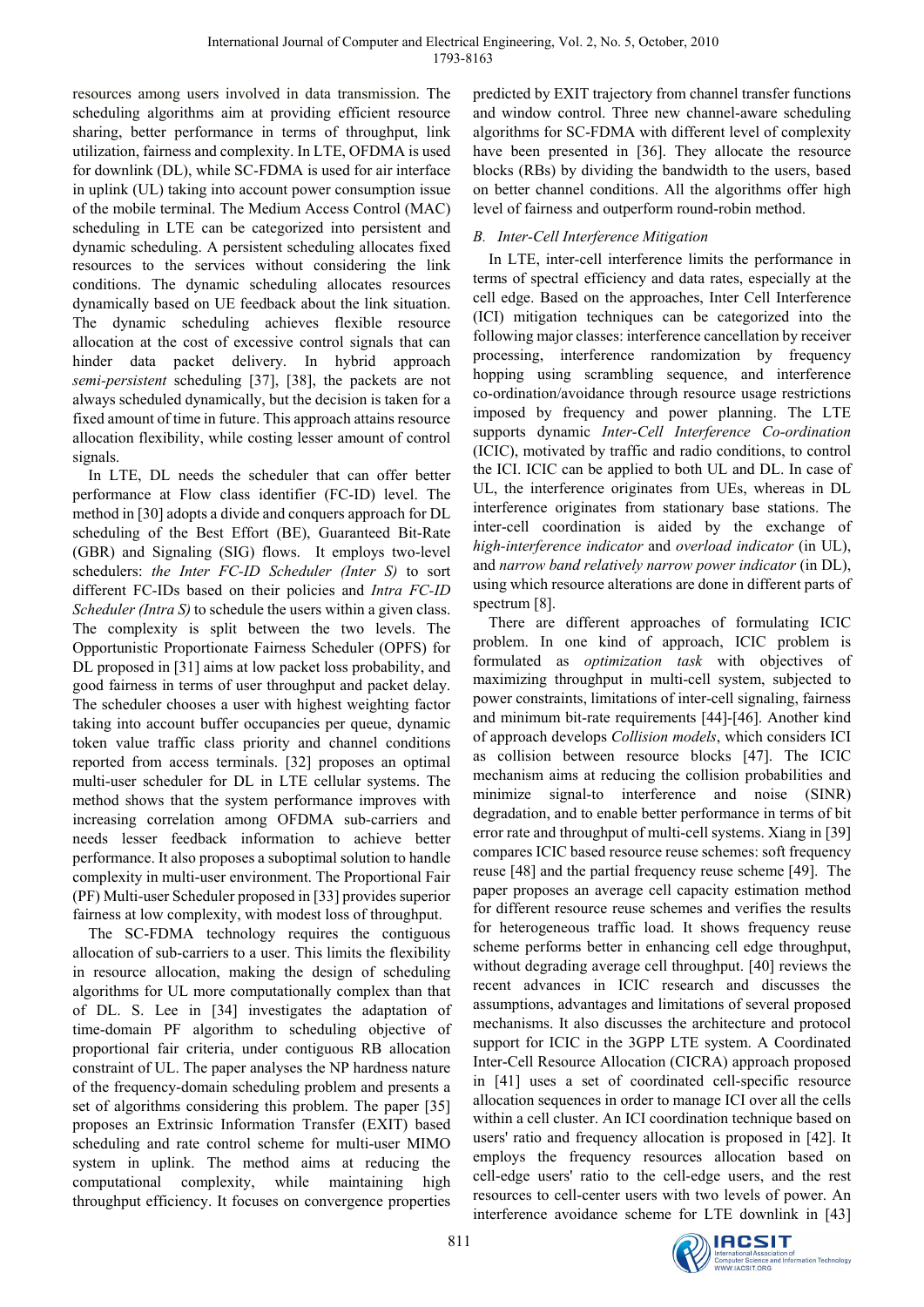uses dynamic inter-cell coordination facilitated through X2 interface among neighboring eNBs. The paper presents an approach to handle inter-cell intra-eNB interferer, using Hungarian algorithm by devising utility matrix in a multi-cell fashions.

## *C. Uplink Power Control*

The power control (PC) enables setting of power levels with the goal of improving system capacity, coverage, data-rates and reduction in power consumption. In LTE, the orthogonality of SC-FDMA eliminates intra-cell interference, but the system is still susceptible to inter-cell interference. The PC plays a prominent role in providing the required SINR for the received signals, while controlling the inter-cell interference. The 3GPP standard has PC formulation with an open loop and a closed loop component. The open loop power control (OLPC) compensates for slow varying path-loss and shadowing, while the closed loop power control (CLPC) compensates for faster variations and reduces interference. In CLPC, UE adjusts its UL power level based on transmission PC commands sent by base stations. The closed loop SINR target results in a trade-off between the cell edge and mean bit rate. High SINR target results in high mean user bit rate, but lower cell edge bit rate, while lower SINR target results in low mean and high cell edge bit rate. Hence the design of a closed loop power control scheme should provide reasonable cell-edge bit rate, while providing high user received SINR and in turn high mean user bit rate. The conventional power control offers same SINR targets to all users and allows full compensation of path loss. LTE UL supports fractional power control (FPC), wherein the users close to the cell edges use relatively less transmit power, and thus generate relatively less interference to neighbor cells. FPC compensates for the fraction of the path loss.

The 3GPP specification [50] defines UE transmit power setting for PUSCH. [51] evaluates the impact of a FPC scheme on the SINR and interference distributions in providing a sub-optimal configuration tuned for interference and noise-limited scenarios. The methodologies in [52] employ aperiodic CLPC corrections to control/correct the UL power level. The transmission of aperiodic PC commands is done over DL by base stations based on the received power measurements. In accordance with the PC commands, the access terminals modify UL power level in subsequent UL transmissions. Simonsson [53] presents the 3GPP LTE power control mechanism constituting of a closed loop component operating around an open loop point of operation. The open loop component has a parameterized fractional path loss compensation factor. The paper highlights the advantages of LTE PC mechanism employing FPC compared to full path loss compensation PC mechanism (in terms of cell bit-rate and battery life time). An iterative distributed algorithm for power and rate control, specially tuned for delay tolerant traffic is proposed in [54]. The algorithm is based on sum-power constrained sum-rate maximization with upper (and lower) power and rate constraints. The feasibility and performance of the algorithm is evaluated in a cellular system, with focus on delay tolerant traffic. The results show better performance of the sum-rate vs.

sum-power relation when compared to both *fixed power adaptive rate* and *fixed rate adaptive power* radio resource management. By silencing sub-optimal links, it manages reuse of resources.

## *D. Rate Policing*

3GPP LTE requires rate policing on per bearer basis, and per subscriber basis for both uplink and downlink. In LTE, the upper limit for GBR bearers is provided by MBR, while that for a group of non-GBR bearers is provided by AMBR.

While several proposals [57]-[59] can provide possible solutions for rate policing per bearer, enforcing AMBR for a group of non-GBR bit rates in LTE is an important issue. The method for scheduling of UL resources in [55] discusses four AMBR handling mechanisms. They are based on radio bearer priority only, radio bearer priority and absolute priority per PDN connection, radio bearer priority and MBR per radio bearer, and radio bearer priority and UL rate control weighing parameters per radio bearer. The method for enforcing UL AMBR at network gateway is provided in [56]. In this method, when total bit-rate at a single P-GW due to multiple bearers from eNBs exceeds the threshold, P-GW informs to the eNBs about the overflow condition. The eNBs trigger action to reduce data-rates sent from UEs.

## *E. Preemption Handling for Radio Resource Allocation*

Preemption method plays a very important role in the QoS provisioning in wireless networks, whenever there is congestion due to network overload. Based on QoS attributes and associated priorities, the higher priority services preempts the resources from the low priority bearers. Several preemption techniques have been proposed in literature for GSM/GPRS/UMTS networks. The invention in [60] discusses the radio resource management in GPRS (or UMTS) based on preemption method, wherein the high priority requests for the communication channel preempts the resources from lowest priority bearers, based on the QoS parameters – Allocation and retention priority (ARP), Traffic class and Traffic handling priority (THP). [63] proposes a method for determining priority of a UMTS bearer by finding the weighted sum QoS parameters ARP, Traffic class, THP, bit-rate etc. The soft preemption based on ARP information [61] in GPRS/UMTS network is proposed in [62].

While it is required that the high priority radio bearers (RBs) be better served than low priority RBs, it is also important to avoid/minimize the starving of the low priority RBs forever. [64] discusses two solutions for the starvation avoidance in the uplink scheduling; prioritized bit rate and priority alteration pattern. In both cases, the solution for starvation problem in lower priority RB involves sacrificing the QoS of higher priority RB. [65] considers the starvation avoidance proposal that guarantees a minimum bit rate to low priority flows, which is based on what was specified for HSUPA.

## VI. LTE-ADVANCED: THE EVOLVED LTE

The LTE-Advanced is the further evolution of LTE, which aims at enhancing LTE radio access in terms of system performance and capabilities. LTE-Advanced targets to meet and even exceed the requirements of IMT-Advanced as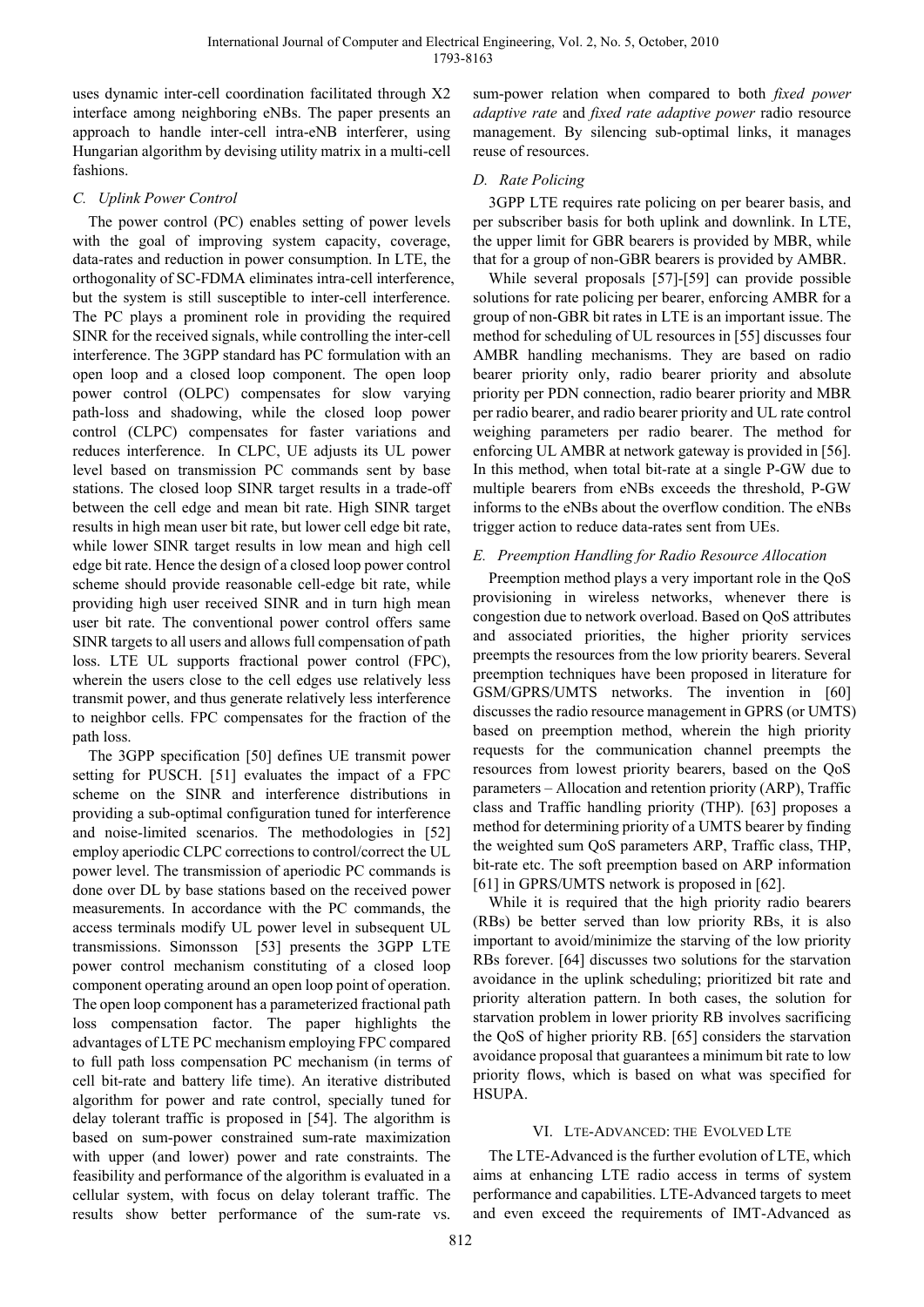defined by the ITU [16]. The work towards LTE-Advanced has been initiated in April 2008, with the specifications in [15]. LTE-Advanced is backward compatible with LTE Release 8. The initial phase of work on LTE-Advanced comprises of the following key components [8], [66]:

• *Carrier aggregation*: It involves aggregation (both for contiguous and non-contiguous spectrum) of multiple component carriers of 20 MHz (LTE Rel.8) to support wider transmission bandwidths of up to 100 MHz. The aggregation of the component carriers is done at MAC layer and above.

• *Advanced Relaying:* The deployment of advanced relaying solution enables the improvement in coverage and deployment cost reduction. It aims at reducing transmitter-to-receiver distance to allow higher data rates.

• *Extended multi-antenna transmission*: It enhances multi-antenna transmission with upto eight layers (using 8x8 antenna configuration) for DL and up to four layers (using 4x4 antenna configuration) in UL. It enables to improve the data rates.

•*Coordinated multipoint transmission/reception*: It consists of coordinating the transmission and reception of signal to/from one mobile terminal, jointly carried out from multiple cells. It improves cell-edge bit rates, reduces ICI and enhances received power at UE. It involves co-ordination of scheduling, multi-site beam-formation, information exchange for ICI cancellation. Its potential impacts occur in three areas: feedback and measurement mechanisms from the UE, receiver preprocessing schemes and reference signal design.

#### VII. CONCLUSION

The 3GPP LTE/SAE is a future-oriented radio access system designed to support huge traffic of future end user requirements like high speed internet, MMOG, Mobile TV etc. The 3GPP Release 8 has specified the IP-based flat multi-core network architecture called EPC and OFDM based radio access technologies called LTE. While LTE is designed for high data-rate, spectral flexibility, low latency, improved coverage and battery lifetime, EPC supports robust IP-based services with seamless mobility and advanced QoS mechanism. The 3GPP LTE provides a framework for standardization in the evolution towards 4G. The paper is focused on the technical overview of 3GPP LTE/SAE and provides a brief insight into the key components of LTE-Advanced.

#### **REFERENCES**

- [1] E. Dahlman, S. Parkvall, J. Skold, P. Beming, " 3G Evolution: HSPA and LTE for Mobile Broadband", Academic Press, 2007.
- [2] R. Van Nee and R. Prasad, "OFDM for Wireless Multimedia Communications", Artech House publications, 2000.
- [3] ITU -R Recommendation M.1645, "Framework and overall objectives of the future development of IMT-2000 and systems beyond IMT-2000," June 2003.
- [4] H. Ekstrom et al., "Technical Solutions for the 3G Long-Term Evolution", IEEE Communication Magazine, vol.44, no.3, Mar.2006, pp.38-45.
- [5] H. G. Myung, J. Lim, D. J. Goodman, "Single Carrier FDMA for Uplink Wireless Transmission", IEEE Vehicular Technology Magazine, vol.1, no.3, pp. 30-38, Sept.2006.
- [6] G. L. Stuber et al., "Broadband MIMO-OFDM Wireless commn.", Proceedings of IEEE, Feb.2004, vol.92, no.2, pp.271-294.
- [7] Agilent, "3GPP Long Term Evolution: System Overview, Product Development and Test challenges", Application Note, 2008.
- [8] D. Astely et al., "LTE: The Evolution of Mobile broadband", IEEE Communication Magazine, April 2009, pp.44-51.
- [9] 3GPP TR 25.913, "Requirements for EUTRA and EUTRAN", v9.0.0 (2009-12).
- [10] H. Ekstrom, "QoS Control in the 3GPP Evolved Packet System", IEEE Communication Magazine, vol. 47, no.2, Feb.2009, pp.76-83.
- [11] R. Ludwig, H. Ekstrom, P. Williars, N. Lundin, "An Evolved 3GPP QoS Concept", Proc.IEEE VTC, Spring 2006.
- [12] 3GPP TS 23.203, "Policy and Charging Control Architecture", v8.3.1., (2009-09).
- [13] 3GPP TS 25.892, "Feasibility Study for Orthogonal Division Multiplexing (OFDM) for UTRAN enhancement (Rel.6)", v6.0.0.  $(2004 - 06)$
- [14] David Martin et al., "On the way towards Fouth-Generation Mobile: LTE and LTE-Advanced", EURASIP Journal on Wireless Communications and Networking, Hindawi Publishing Corporation, Vol.2009, Article 354089.
- [15] 3GPP TR 36.913, "Requirements for further advancements for E-UTRA", v.8.0.1, (2008-03).
- [16] ITU-R Report M.2134, "Requirements related to technical performance for IMT-Advanced radio interface(s)", Nov.2008.
- [17] 3GPP TR 23.882, "3GPP System Architecture Evolution:Report on Technical Options and Conclusions", v.8.0.0., (2008-12).
- [18] 3GPP TS 23.401, "General Packet Radio Service (GPRS) Enhancement for Evolved Universal Terrestrial Radio Access Network (E-UTRAN) Access", v.9.1.0, (2009-06)
- [19] 3GPP TS 23.402, "Architecture enhancements for non-3GPP accesses", v.9.1.0, (2009-06).
- [20] 3GPP TS 36.201, "LTE Physical Layer-General Description", v8.1.0,  $(2007 - 11)$ .
- [21] 3GPP TS 36.211, "Physical Channels and Modulation", v8.2.0., (2008-03).
- [22] 3GPP TS 36.212, " Multiplexing and Channel Coding", v8.2.0., (2008-03).
- [23] 3GPP TS 36.213, "Physical Layer Procedures", v8.2.0., (2008-03)
- [24] 3GPP TS 36.214, "Physical Layer Measurements", v8.2.0.,  $(2008-03)$
- [25] 3GPP TS 36.300, "E-UTRA and E-UTRAN Overall Description", v8.4.0, (2008-03).
- [26] 3GPP TS 36.133, " Evolved Universal Terrestrial Radio Access (E-UTRA) Requirements for support of radio resource management", v8.1.0, (2008-03).
- [27] 3GPP TS 23.107, " Quality of Service (QoS) concept and Architecture", v8.0.0, (2008-12).
- [28] 3GPP TS 23.207, " End-to-end Quality of Service (QoS) concept and Architecture", v8.0.0, (2008-12).
- [29] C. B. Akki, S. M. Chadchan, " The Survey of Handoff Issues in Wireless ATM Networks", International Journal of Nonlinear Science, vol.7, no.2, pp.189-200, April 2009.
- [30] M. Gidlund, J. Laneri, "Scheduling Algorithms for 3GPP Long-Term Evolution Systems: From a Quality of Service Perspective", IEEE ISSSTA-08, August 2008, pp. 114-117.
- [31] A. Venkatesh, B. Parameshwaran, Saptarshi Chaudhuri, "Opportunistic Proportionate Fairness Adaptive Scheduler for High Speed Packet Access System", COMSWARE 2007, pp.1-8.
- [32] Kwang R., Leung C., Zhang J, "Multiuser Scheduling on the Downlink of an LTE Cellular System", Research letters in Commn, Hindawi Publishing Corporation, May 2008.
- [33] Kwang R., Leung C., Zhang J., "Proportional Fair Multi-user Scheduling in LTE", IEEE Signal processing Letters, vol.16, no.6, pp. 461-464, June 2009.
- [34] S. Lee, et al., "Proportional Fair Frequency-Domain Packet Scheduling for 3GPP LTE Uplink", UCLA, TR-090001, 2009.
- [35] H. Obata, S. Ibi and S. Sampei, "A Design for an EXIT Chart based Scheduling and Rate control for Multi-user MIMO systems", *IEEE Trans. on Wireless Communications*, vol.8, no.10, Oct.2009.
- [36] R de Temino et al., "Channel-Aware Scheduling Algorithms for SC-FDMA in LTE Uplink", IEEE PIMRC, 2008.pp.1-6.
- [37] D. Jiang, H. Wang, E. Malkamaki, E. Tuomaala, "Principle and Performance of Semi-Persistent Scheduling for VoIP in LTE System",IEEE International Conference in Wireless Communications,